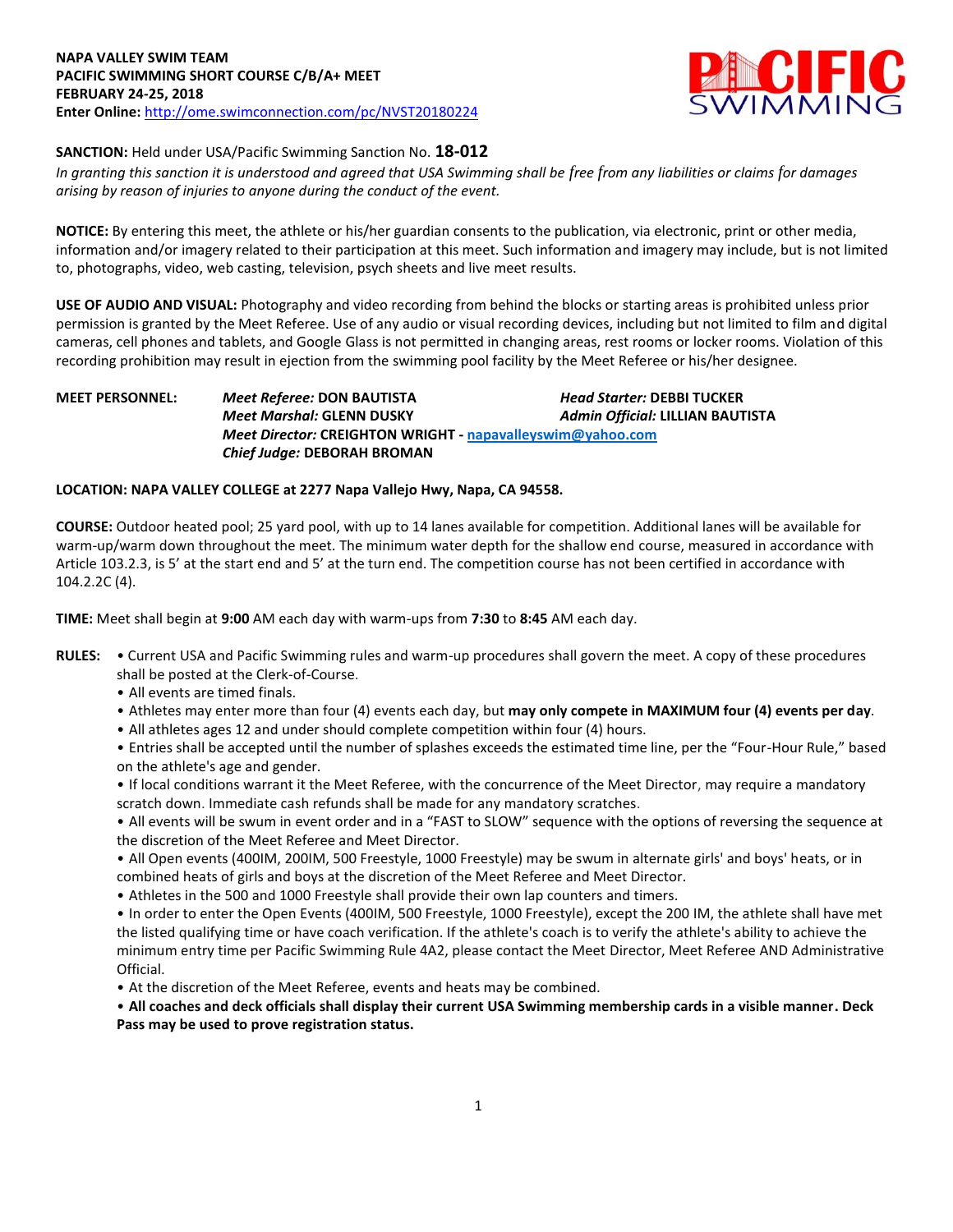**ATTENTION HIGH SCHOOL ATHLETES:** If you are a high school athlete in season, you need to be Unattached from this meet. It is the athlete's responsibility to be Unattached from this meet. You can un-attach at the meet if necessary. This does not apply to athletes swimming under the rules of the Nevada Interscholastic Activities Association (NIAA).

**UNACCOMPANIED ATHLETES:** Any USA Swimming athlete-member competing at the meet shall be accompanied by a USA Swimming member-coach for the purposes of athlete supervision during warm-up, competition and warm-down. If a coach-member of the athlete's USA Swimming Club does not attend the meet to serve in said supervisory capacity, it is the responsibility of the athlete or the athlete's legal guardian to arrange for supervision by a USA Swimming member-coach. The meet director or meet referee may assist the athlete in making arrangements for such supervision; however, it is recommended that such arrangements be made in advance of the meet by the athlete's USA Swimming Club Member-Coach.

**RACING STARTS:** Any athlete entered in the meet shall be certified by a USA Swimming member-coach as being proficient in performing a racing start, or shall start each race from within the water. When unaccompanied by a USA Swimming member coach, it is the responsibility of the athlete or the athlete's legal guardian to ensure compliance with this requirement.

#### **RESTRICTIONS:**

- Smoking and the use of other tobacco products is prohibited on the pool deck, in the locker rooms, in spectator seating on standing areas and in all areas used by athletes, during the meet and during warm-up periods.
- Sale and use of alcoholic beverages is prohibited in all areas of the meet venue.
- No glass containers are allowed in the meet venue.
- No propane heater is permitted except for snack bar/meet operations.
- All shelters shall be properly secured.
- Changing into or out of swimsuits other than in locker rooms or other designated areas is prohibited.
- All animals, except service animals, are prohibited from all areas of the competition venue.

• Destructive devices, to include but not limited to, explosive devices and equipment, firearms (open or concealed), blades, knives, mace, stun guns and blunt objects are strictly prohibited in the swimming facility and its surrounding areas. If observed, the Meet Referee or his/her designee may ask that these devices be stored safely away from the public or removed from the facility. Noncompliance may result in the reporting to law enforcement authorities and ejection from the facility. Law enforcement officers (LEO) are exempt per applicable laws.

• Operation of a drone, or any other flying apparatus, is prohibited over the venue (pools, athlete/coach areas, spectator areas and open ceiling locker rooms) any time athletes, coaches, officials and/or spectators are present.

• No food or drink is allowed in locker rooms.

• **ONLY HOSTING CLUB, VENDOR AND COACHES' TENTS ARE ALLOWED ON THE POOL DECK**

# • **ONLY COACHES, ATHLETES, TIMERS AND MEET STAFF ARE ALLOWED BEHIND THE STARTING BLOCKS DURING WARMUPS AND WHILE MEET IS IN SESSION.**

## **ELIGIBILITY:**

• Athletes shall be current members of USA Swimming and enter their name and registration number on the meet entry card exactly as they are shown on their Registration Card. If this is not done, it may be difficult to match the athlete with the registration database. The meet host shall check all athlete registrations against the SWIMS database and if not found to be registered, the Meet Director shall accept the registration at the meet (a \$10 surcharge shall be added to the regular registration fee). Duplicate registrations shall be refunded by mail.

• Athletes in the "A" Division shall have met at least the listed USA Swimming Motivational "A" minimum time standard. Athletes in the "B" Division shall have met at least the listed "B" minimum time standard. All entry times slower than the "B" time standard shall be in the "C" Division.

• **EXCEPT the events requiring a min. entry time**, "NO TIME" entries shall be accepted and placed in the slowest heats.

• Entry times submitted for this meet may be checked against a computer database and may be changed in accordance with Pacific Swimming Entry Time Verification Procedures.

• Disabled athletes are welcome to attend this meet and should contact the Meet Director or Meet Referee regarding any special accommodations on entry times and seeding per Pacific Swimming policy.

• Athletes 19 years of age and over may compete in the meet for time only, no awards. Such athlete shall meet standards for the 17-18 age group.

• Age on the first day of the meet shall determine the athlete's age for the entire meet.

Friendy for deceptance to the meet. All entries homeoner tends in a democratic summer. **ENTRY PRIORITY:** Entries from members of Zone 3 clubs (including unattached athletes training with those clubs) and the following non-Zone 3 club, **ONDA** (Oakland Undercurrent) postmarked or entered online by **MONDAY, JANUARY 15, 2018** shall be given first priority for acceptance to the meet. All entries from other zones in Pacific Swimming or from other LSC's, postmarked or entered on

**ENTRY FEES:** \$4.00 per event plus an \$8.00 participation fee per athlete. Entries shall be rejected if payment is not sent at time of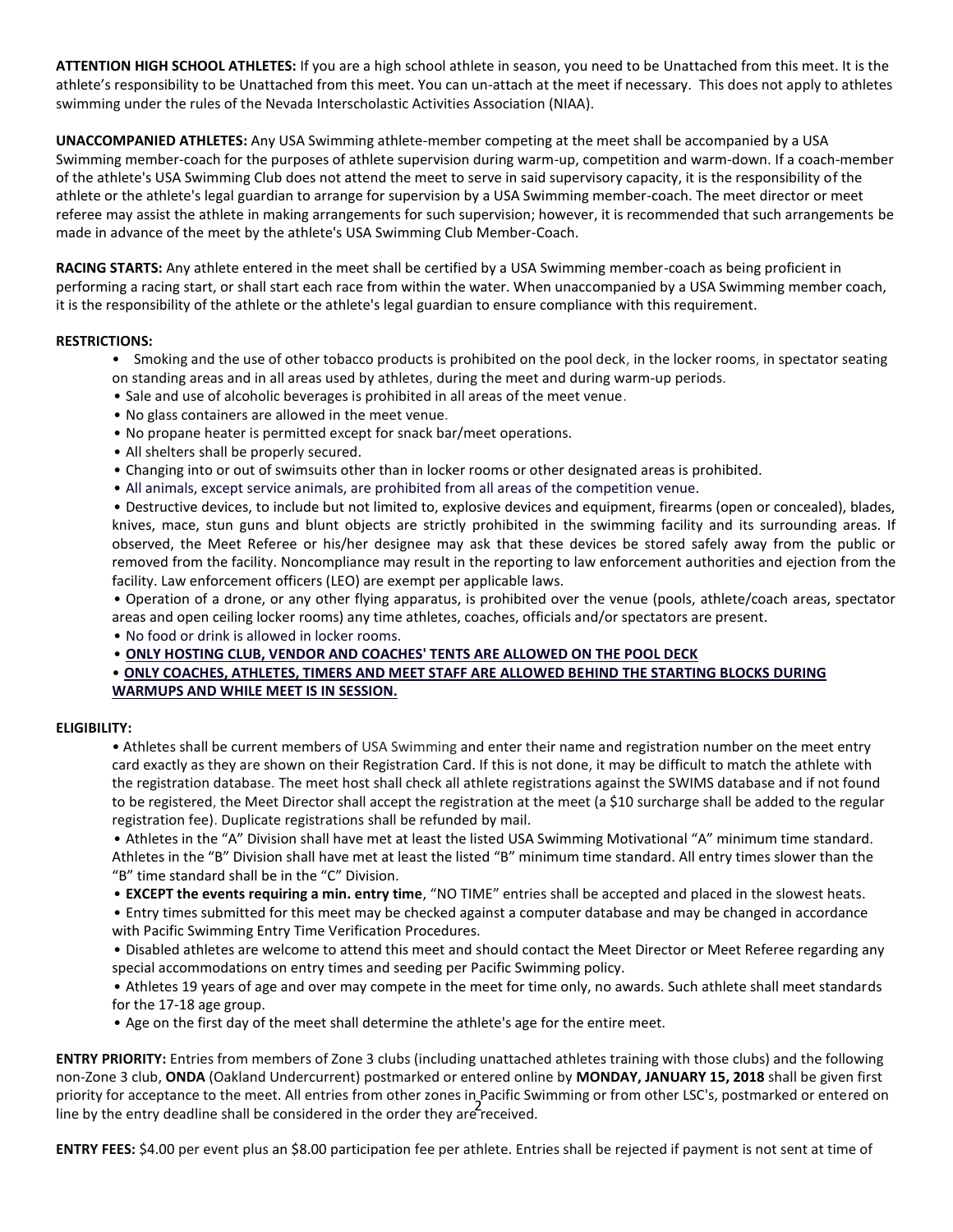request. No refunds shall be made except mandatory scratch downs.

**ONLINE ENTRIES:** To enter online go to **<http://ome.swimconnection.com/pc/NVST20180224>** to receive an immediate entry confirmation. This method requires payment by credit card. Swim Connection, LLC charges a processing fee for this service, equal to \$1 per athlete plus 5% of the total Entry Fees. Please note that the processing fee is a separate fee from the Entry Fees. If you do not wish to pay the processing fee, enter the meet using a mail entry. **Entering online is a convenience, is completely voluntary, and is in no way required or expected of an athlete by Pacific Swimming.** Online entries shall be accepted through **WEDNESDAY, FEBRUARY 14, 2018**.

**MAILED OR HAND DELIVERED ENTRIES**: Entries shall be on the attached consolidated entry form. Forms shall be filled out completely and printed clearly with athlete's best time. Entries shall be postmarked by midnight, **MONDAY, FEBRUARY 12, 2018** or hand delivered by 6:30 PM, **WEDNESDAY, FEBRUARY 14, 2018**. No late entries shall be accepted. Requests for confirmation of receipt of entries should include a self-addressed envelope.

## **Make check payable to: NVST Mail or hand delivered entries to**: **Meet Director, 1942 Shurtleff Avenue Napa, CA 94559**

**CHECK-IN:** The meet shall be deck seeded. Athletes shall check-in at the Clerk-of-Course. No event shall be closed more than 30 minutes before the scheduled start of the session. Close of check-in for all individual events shall be no more than 60 minutes before the estimated time of the start of the first heat of the event. Athletes who do not check in shall not be seeded and shall not be allowed to compete in that event.

**SCRATCHES:** Any athletes not reporting for or competing in an individual timed final event that they have checked in for shall not be penalized. Athletes who must withdraw from an event after it is seeded are requested to inform the referee immediately.

#### **AWARDS:**

- Individual events: Ribbons shall be awarded to the 1st-8th place finishers in the "A", "B", and "C" divisions, for each event and age group (8&U, 9-10, 11-12, 13-14, 15-16, 17-18). The 13 & Over individual events shall be swum in combined heats, with awards given for each separate age group (13-14, 15-16 17-18).
- Open events shall be swum in combined heats, with no awards being given.
- "A" medals shall be awarded to athletes achieving new "PC-A" times swam during this meet only.

AWARDS SHALL BE PICKED UP ON SUNDAY, THE LAST DAY OF THE MEET, BY A CLUB'S COACH OR CLUB REPRESENTATIVE. AWARDS SHALL NOT BE MAILED. NON ZONE 3 CLUBS AND UNATTACHED ATHLETES SHALL COORDINATE WITH THE AWARDS DESK FOR PICK-UP AND/OR DELIVERY OF AWARDS. FOR THOSE AWARDS NOT PICKED UP, CLUB OR RECIPIENT SHALL PROVIDE SELF-ADDRESSED AND PRE-PAID ENVELOPES TO THE AWARDS DESK. AWARDS SHALL NOT BE INDIVIDUALLY DISTRIBUTED THROUGHOUT THE MEET.

**ADMISSION:** Free. A two-day program will be available for \$5.00.

**SNACK BAR & HOSPITALITY:** A snack bar will be available throughout the competition. Coaches and working deck officials will be provided lunch. Hospitality will serve refreshments to timers and volunteers.

**MISCELLANEOUS:** No overnight parking is allowed. Facilities will not be provided after meet hours.

**MINIMUM OFFICIALS**: At least seven days prior to the start of the meet, meet management (Meet Director and/or Meet Referee) shall contact a representative from each club participating in the meet, and provide a preliminary inventory of the officials that club is required to provide for each session. Each club shall, by the start of the meet, provide to the Meet Director or designee a list of Officials who have agreed to represent that club during each session of the meet.

At the meet, meet management shall conduct an inventory of officials, and shall compare the number of athletes entered in each session by each club with the number of officials present representing each club. If meet management certifies that a club has not provided sufficient officials for any session of the meet in accordance with the table below, excluding finals in a prelims and finals meet, the club shall be fined \$100 per missing official per session of the meet.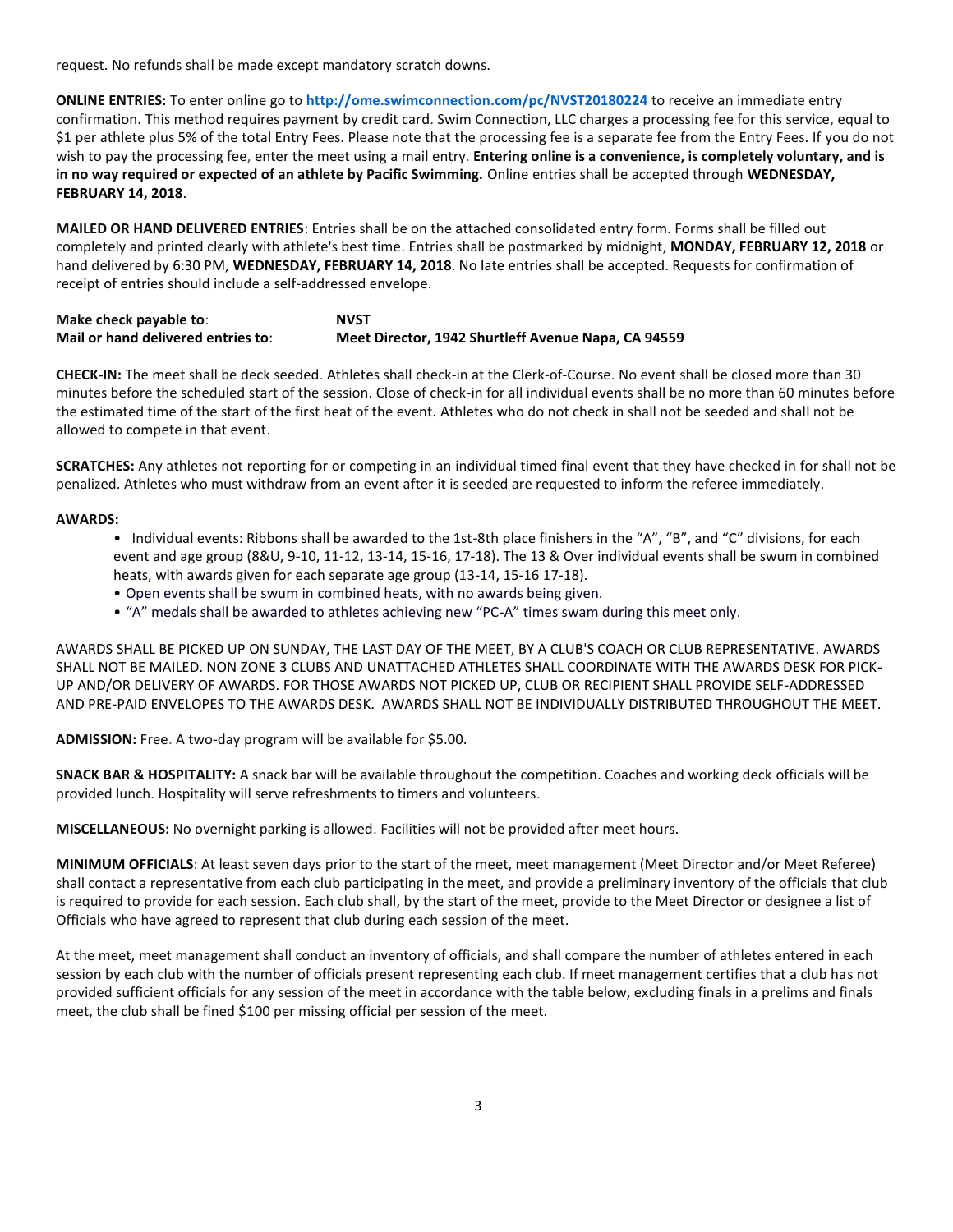| Club athletes entered in session | <b>Trained and carded officials required</b> |
|----------------------------------|----------------------------------------------|
| $1 - 10$                         |                                              |
| 11-25                            |                                              |
| 26-50                            |                                              |
| 51-75                            |                                              |
| 76-100                           |                                              |
| 100 or more                      |                                              |

\*Zone 3 shall include assigned and working Colorado, Intermediary/ Chief Timing Judge, and Computer operator in the count of officials for a session although these positions are not carded. Zone 3 shall accept uncarded Trainees in the count of officials for up to two sessions. Clubs may use officials "borrowed" from other clubs, or unattached officials at the meet who agree, to fulfill their obligation under the rule

|                | <b>SATURDAY, FEBRUARY 24</b>                                       |                |               | <b>SUNDAY, FEBRUARY 25</b>                                            |               |
|----------------|--------------------------------------------------------------------|----------------|---------------|-----------------------------------------------------------------------|---------------|
| <b>EVENT#</b>  | <b>EVENT</b>                                                       | <b>EVENT#</b>  | <b>EVENT#</b> | <b>EVENT</b>                                                          | <b>EVENT#</b> |
| $\mathbf{1}$   | OPEN 400IM<br>GIRLS Min Time: 6:24.19<br>BOYS Min Time: 6:13.09    | $\overline{2}$ | 45            | OPEN 200IM                                                            | 46            |
| 3              | 11-12 100 FLY                                                      | 4              | 47            | 11-12 100 BREAST                                                      | 48            |
| 5              | 9-10 100 FLY                                                       | 6              | 49            | 9-10 50 BREAST                                                        | 50            |
| $\overline{7}$ | 8 & U 50 FLY                                                       | 8              | 51            | 8 & U 50 BREAST                                                       | 52            |
| 9              | 13 & OVER 200 FLY                                                  | 10             | 53            | 13 & OVER 200 BREAST                                                  | 54            |
| 11             | 11-12 50 BACK                                                      | 12             | 55            | 11-12 100 BACK                                                        | 56            |
| 13             | 9-10 50 BACK                                                       | 14             | 57            | 9-10 100 BACK                                                         | 58            |
| 15             | 8 & U 25 BACK                                                      | 16             | 59            | 8 & U 50 BACK                                                         | 60            |
| 17             | 13 & OVER 200 BACK                                                 | 18             | 61            | 13 & OVER 100 BACK                                                    | 62            |
| 19             | 11-12 200 BREAST                                                   | 20             | 63            | 11-12 200 FLY                                                         | 64            |
| 21             | 9-10 100 BREAST                                                    | 22             | 65            | 9-10 50 FLY                                                           | 66            |
| 23             | 8 & U 25 BREAST                                                    | 24             | 67            | 8 & U 25 FLY                                                          | 68            |
| 25             | 13 & OVER 100 BREAST                                               | 26             | 69            | 13 & OVER 100 FLY                                                     | 70            |
| 27             | 11-12 200 FREE                                                     | 28             | 71            | 11-12 100 FREE                                                        | 72            |
| 29             | 9-10 100 FREE                                                      | 30             | 73            | 9-10 200 FREE                                                         | 74            |
| 31             | 8 & U 50 FREE                                                      | 32             | 75            | <b>8&amp;U25 FREE</b>                                                 | 76            |
| 33             | 13 & OVER 100 FREE                                                 | 34             | 77            | 13 & OVER 200 FREE                                                    | 78            |
| 35             | 11-12 50 FREE                                                      | 36             | 79            | 11-12 100 IM                                                          | 80            |
| 37             | 9-10 100 IM                                                        | 38             | 81            | 9-10 50 FREE                                                          | 82            |
| 39             | 8 & U 100 IM                                                       | 40             | 83            | 8 & U 100 FREE                                                        | 84            |
| 41             | 13 & OVER 50 FREE                                                  | 42             |               |                                                                       |               |
| 43             | OPEN 500 FREE<br>GIRLS Min Time: 7:09.09<br>BOYS Min Time: 6:57.29 | 44             | 85            | OPEN 1000 FREE<br>GIRLS Min Time: 14:48.09<br>BOYS Min Time: 14:32.59 | 86            |

#### **EVENTS**

Use the following URL to find the time standards: <http://www.pacswim.org/swim-meet-times/standards>